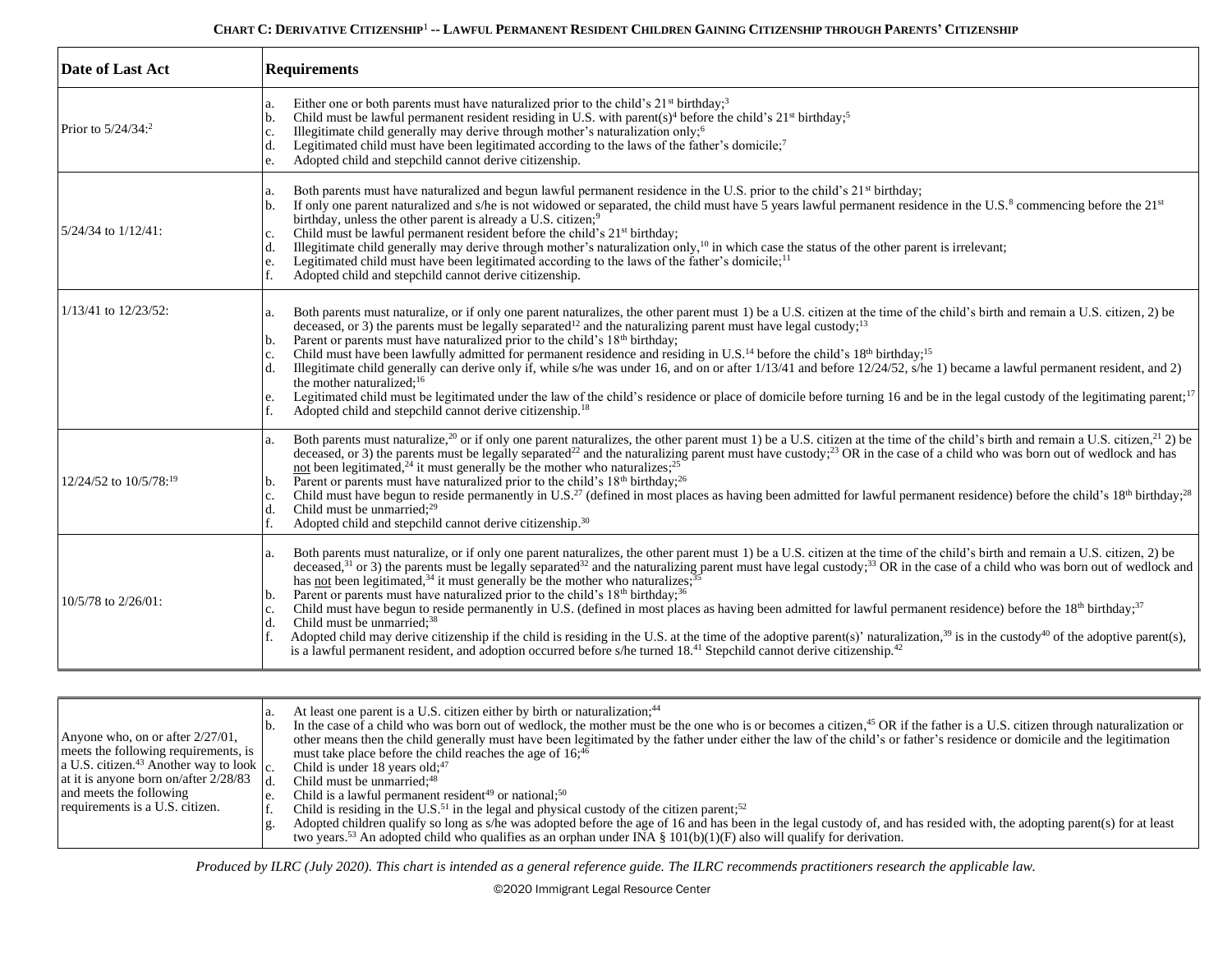**Endnotes for Chart C:** *The information in these charts comes from case law, statutory language, the USCIS policy manual, the Adjudicator's Field Manual, the Foreign Affairs Manual, and INS interpretations. Although the USCIS policy manual supersedes previous policy memos and the Adjudicator's Field Manual, the USCIS policy manual is silent on many subjects discussed at length in prior USCIS policy statements and INS Interpretations. In the absence of guidance to the contrary from the USCIS policy manual, the ILRC believes advocates should continue to use helpful clarifications and guidance from prior USCIS policy statements and INS Interpretations.*

<sup>1</sup> Congress has passed many laws on derivation of citizenship, including the Act of May 24, 1934, the Nationality Act of 1940, the Immigration and Nationality Act sections 320 and 321, the Act of October 5, 1978, the Act of December 29, 1981, the Act of November 14, 1986, and the Child Citizenship Act of 2000. In any claim for derivative citizenship, the burden is on the applicant to show that she is a citizen by a preponderance of the evidence. 8 C.F.R. § 341.2(c); see, e.g., *Matter of Rodriguez-Tejedor*[, 23 I&N Dec. 153 \(BIA 2001\);](https://1.next.westlaw.com/Link/Document/FullText?findType=Y&serNum=2001666269&pubNum=0001650&originatingDoc=I538a1c348c9611e39ac8bab74931929c&refType=CA&originationContext=document&transitionType=DocumentItem&contextData=(sc.UserEnteredCitation)) *Matter of Tijerina-Villarreal*[, 13 I&N Dec. 327 \(BIA 1969\).](https://1.next.westlaw.com/Link/Document/FullText?findType=Y&serNum=1969014524&pubNum=0001650&originatingDoc=I538a1c348c9611e39ac8bab74931929c&refType=CA&originationContext=document&transitionType=DocumentItem&contextData=(sc.UserEnteredCitation)) Note that a finding of derivation by the immigration court may not preclude a re-determination of citizenship in a subsequent proceeding. *Miranda v. Sessions*, 853 F.3d 69 (1st Cir. 2017) (finding that the application of res judicata to a derivation claim was moot because the court had to assess if the petitioner was an alien in order to determine if it had jurisdiction to review the case).

<sup>2</sup> Prior to 1907 a mother could transmit citizenship only if she was divorced or widowed. See Levy, *U.S. Citizenship and Naturalization* § 5:13 (ed. 2016–17). <sup>3</sup> It is the ILRC's position, and the ILRC believes that all advocates should argue, that the definition of "prior to the 18<sup>th</sup> birthday" or "prior to the 21<sup>st</sup> birthday" means prior to or on the date of the birthday. See *Duarte-Ceri v. Holder*, 630 F.3d 83 (2d Cir 2010); *Matter of L-M- and C-Y-C-*, 4 I&N Dec. 617 (BIA 1952) (finding that "prior to" included "prior to or on" the date with respect to retention requirements for acquisition of citizenship). Although the USCIS Policy Manual is silent on the subject, USCIS officers may not agree. See, e.g., INS Interpretations 320.2 (stating that an individual is 18 for derivation purposes at 12:01 on the 18th birthday); see also *In re [Redacted],* (May 21, 2007) (finding that the individual did not derive citizenship when his mother naturalized on his 18<sup>th</sup> birthday because he was already 18 as of 12:01 on that day). A small number of courts have considered the possibility of derivation when the naturalization delay was caused by the government. See e.g., *Calix-Chavarria v. Att'y Gen. of the U.S.*, 182 Fed. App'x. 72, 76 (3d Cir. 2006) (remanding the case to determine if an inexplicable delay by INS in processing a parent's citizenship application should not defeat a child's claim for derivative citizenship); *Rivas v. Ashcroft*, No. 01 Civ.5871, 2002 WL 2005797 (S.D.N.Y. Aug. 29, 2002) (transferring to the Court of Appeals to decide whether a child could derive even though his mother naturalized after his eighteenth birthday because due to factors beyond his mother's control, the mother's citizenship interview had been rescheduled to a date past the child's eighteenth birthday); *Harriott v. Ashcroft*, 277 F.Supp.2d 538 (E.D. Pa. 2003) (issuing writ of *mandamus* to grant derivation *nunc pro tunc* when INS took fourteen times the average amount of time to process the application); *but see Brown v. Lynch*, 831 F.3d 1146 (9th Cir. 2016) (finding that petitioner could not show that INS violated his constitutional rights when its delays and misinformation prevented him from deriving citizenship through his parents).

<sup>4</sup> The Department of Homeland Security (DHS) issued guidance in August 2019 stating that for all applications filed on or after October 29, 2019, children of U.S. government employees, including members of the armed forces, who live with parents who are stationed outside the United States were not considered to be "residing in" the United States for purposes of deriving citizenship. On March 26, 2020, President Donald Trump signed H.R. 4803, the Citizenship for Children of Military Members and Civil Servants Act, which reversed this policy and established that foreign-born children of a U.S. citizen member of the armed forces or a government employee may still derive U.S. citizenship even if the child is not residing in the United States. Nevertheless, as of July 2020, USCIS has not updated its policy manual accordingly, so there may be lingering confusion at the agency about how to process these cases.

<sup>5</sup> Prior to 1907 the child could take up residence in the U.S. after turning 21 years of age. See Levy, *U.S. Citizenship and Naturalization* § 5:13 (ed. 2016–17). See also Note 50, *infra*, for an argument that a U.S. national may derive without proving status as a lawful permanent resident.

<sup>6</sup> Courts have generally upheld legitimation requirements for claims through U.S. citizen fathers. See, e.g., *Nguyen v. I.N.S.*, 533 U.S. 53 (2001); *Barthelemy v. Ashcroft*, 329 F.3d 1062 (9th Cir. 2003); see also *Roy v. Barr*, 960 F.3d 1175 (9th Cir. 2020) (denying an equal protection challenge to the requirement that a child born out of wedlock and claiming citizenship through a U.S. citizen parent not be legitimated by the other parent, because there are situations where mothers may also have to legitimate their child). But the Third Circuit recently found that former INA § 320's requirement that the father legitimate the child violated the Equal Protection Clause where it precluded an unwed U.S. citizen father from ever transmitting citizenship to his son. In that case, the only legal way to legitimate the child was to marry the mother and the mother was deceased. *Tineo v. Att'y Gen.*, 937 F.3d 200 (3d Cir. 2019). The ILRC encourages advocates to make this argument in other circuits as well.

<sup>7</sup> Legitimation could take place before or after the child turns 21. The child derives citizenship upon the naturalization of the parent(s) or upon the child taking up residence in the U.S. See 7 FAM 1135.3-1; INS Interpretations 320.1(b).

<sup>8</sup> See Note 4, *supra*.

<sup>9</sup> The five-year period can commence before or after the naturalization of the parent and can last until after the child turns 21 and until after 1941. See Sec. 5, Act of March 2, 1907 as amended by Sec. 2, Act of May 24, 1934; INS Interpretations 320.1(a)(3). See also Note 50, *infra*, for an argument that a U.S. national may derive without proving status as a lawful permanent resident.

<sup>10</sup> See Note 6, *supra*.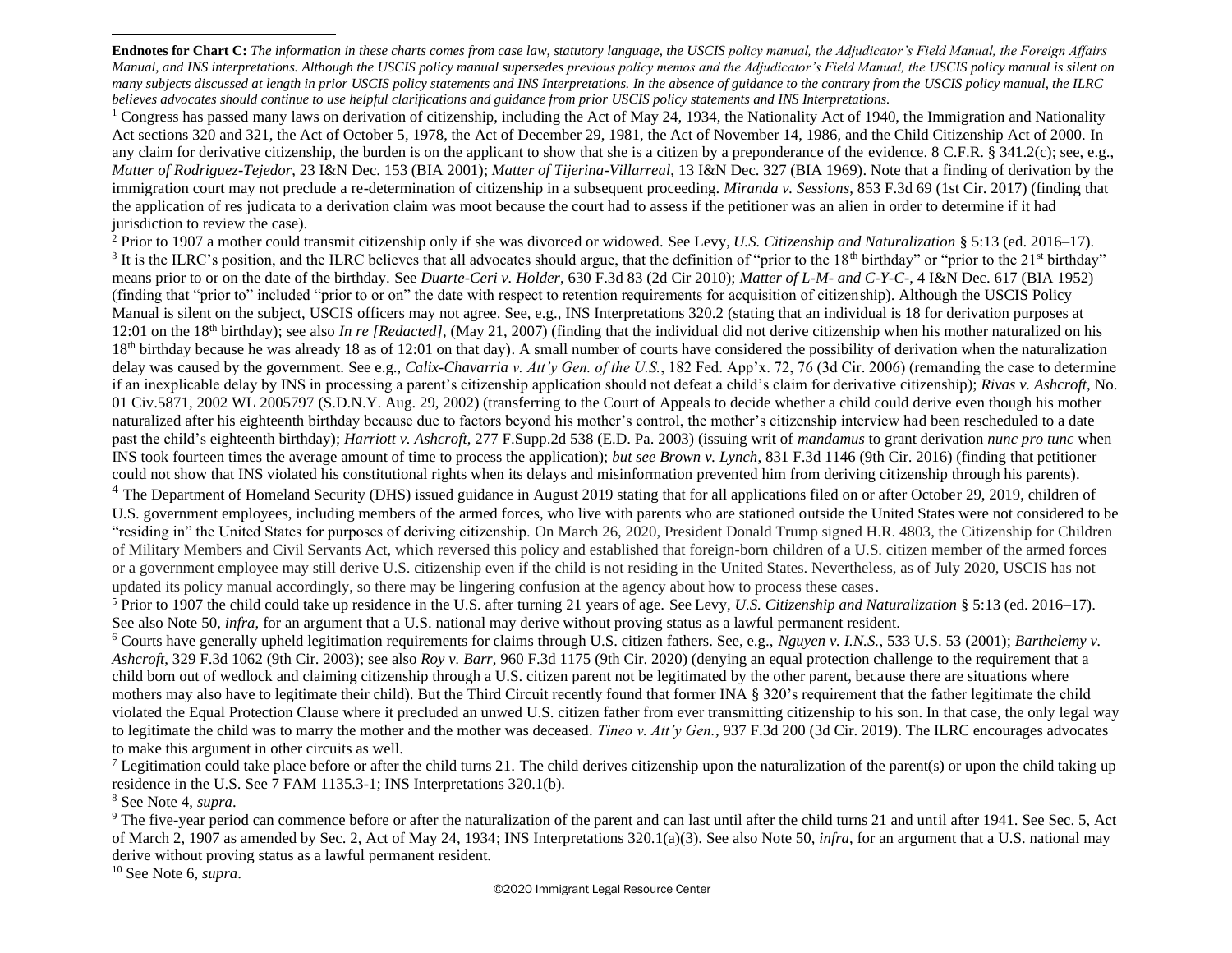## <sup>11</sup> See Note 7, *supra*.

<sup>12</sup> See *U.S. v. Casasola*, 670 F.3d 1023 (9th Cir. 2012) (rejecting equal protection challenge that "legal separation" requirement irrationally distinguished between married and legally separated parents).

The case law governing what constitutes a "legal separation" is complicated, and courts differ both on what is required for a "legal separation" as well as how much weight to give to the law of the state or country with jurisdiction over the marriage. 12-11 Bender's Immigr. Bull. 2 (2007). The Third, Fourth, Fifth, and Seventh Circuits, as well as the BIA, all seem to require a judicial decree of limited or absolute divorce or separation. See *Afeta v. Gonzales*, 467 F.3d 402 (4th Cir. 2006); *Nehme v. INS*, 252 F.3d 415, 422 (5th Cir. 2001); *Wedderburn v. INS*, 215 F.3d 795, 799 (7th Cir. 2000); see also *Matter of H-*, 3 I&N Dec. 742 (BIA 1949) (requiring some sort of limited or absolute divorce through judicial proceedings). The Second, Third, and Ninth Circuits have held that other legal actions may suffice to show "legal separation." *Morgan v. Attn'y Gen.*, 432 F.3d 226, 231–32 (3d Cir. 2005); *Minasyan v. Gonzales*, 401 F.3d 1069 (9th Cir. 2005); *Brissett v Ashcroft*, 363 F.3d 130 (2d. Cir. 2004). Still other circuits have explicitly declined to weigh in. *Claver v. U.S. Attn'y Gen.*, 245 Fed. App'x. 904 (11th Cir. 2007) (finding it unnecessary to "resolve-or add to-this disagreement among circuits" about what constitutes a "legal separation" because even under the most lenient standard, petitioner's parents were not legally separated); *Batista v. Ashcroft*, 270 F.3d 8 (1st Cir. 2001) (transferring case to district court to hold a hearing on whether Dominican Republic "Divorce Sentence" raised an issue of material fact as to whether petitioner's parents obtained a "legal separation").

The circuit courts also differ on the role that the governing state or foreign law should play in the determination. The Third, Seventh, Ninth, and Eleventh Circuits look to the law of the state or country with jurisdiction over the marriage to determine whether a "legal separation" has occurred. *Claver v. U.S. Attn'y Gen.*, 245 Fed. App'x. 904 (11th Cir. 2007) (holding that "whether Petitioner's parents were 'legally separated' should be informed by the law of the state or country with jurisdiction over Petitioner's parents' marriage"; because the petitioner's parents were not legally separated under Jamaican law, he did not derive citizenship); *Morgan v. Attn'y Gen.*, 432 F.3d 226, 231–32 (3d Cir. 2005) (finding that a "legal separation" for derivation purposes did not occur because there was no formal governmental action under the laws of Pennsylvania or Jamaica that altered the parties' marital status); *Wedderburn v. INS*, 215 F.3d 795, 799 (7th Cir. 2000) (finding that although "legal separation" is a federal term, courts should look to the governing state or foreign law for its meaning; because the parties were not separated under Jamaican law, the petitioner did not derive citizenship). It is unclear based on current case law whether the Seventh Circuit would recognize something lesser than a formal judicial decree if it constituted "legal separation" under the applicable state or foreign law. In *Minasyan v. Gonzales*, 401 F.3d 1069 (9th Cir. 2005), the Ninth Circuit viewed state law as dispositive; where a marriage dissolution order issued in 2001 said that the legal separation took place in 1993, the Court found the petitioner derived citizenship because the effective date of separation as a matter of state law was 1993. In an unpublished case, the Ninth Circuit found that under California law, a "legal separation occurs when spouses have come to a parting of ways with no present intention of resuming marital relations," even if they did not notify the court of their intention to terminate the marriage until years later. *Romo-Jimenez v. Holder*, 539 Fed. App'x. 759 (9th Cir. 2013)

By contrast, the Second, Fourth, and Fifth Circuits have a more flexible view of the role of state or foreign law and interpret "legal separation" as a distinct federal term. See *Afeta v. Gonzales*, 467 F.3d 402 (4th Cir. 2006) (finding that a voluntary legal separation agreement did not constitute "legal separation" for derivation purposes even though it may have been recognized under Maryland law); *Nehme v. INS*, 252 F.3d 415, 422 (5th Cir. 2001) (rejecting the notion that state law is determinative and holding that the parties needed a formal, judicial alteration to constitute "legal separation"). In *Brissett v Ashcroft*, 363 F.3d 130, 133-134 (2d. Cir. 2004), the Second Circuit found that "legal separation" for derivation purposes is a federal term and may include more situations than state law recognizes; the Court rejected the notion that a formal judicial decree is required and reasoned that there may be some formal acts that may not constitute legal separation under state law, but may effect a sufficiently drastic alteration in the marital status of the parties to be "legal separation" for derivation.

The BIA and every circuit court to confront the issue have all found that where the actual parents of the child were never lawfully married, there could be no legal separation. See, e.g., *Lewis v. Gonzales,* 481 F.3d 125, 130–32 (2d Cir. 2007); *Barthelemy v. Ashcroft*, 329 F.3d 1062, 1065 (9th Cir. 2003); *Wedderburn v. INS*, 215 F.3d 795, 799 (7th Cir. 2000); *Matter of H-*, 3 I&N Dec.742 (BIA 1949). Some state or foreign law may permit de facto marriages, however. See *Espichan v. Att'y Gen.*, 945 F.3d 794 (3d Cir. 2019) (remanding to determine whether an individual's parents were de facto married under Peruvian law where they had never legally been married but had filed a declaration of separation); *Henry v. Quarantillo*, 684 F. Supp. 2d 298 (E.D.N.Y. 2010) (assuming arguendo the possibility of "legal separation" of unwed parents according to a change to Jamaican law in 2005, but finding a *nunc pro tunc* order insufficient to establish such legal separation for derivation purposes).

©2020 Immigrant Legal Resource Center <sup>13</sup> See 7 FAM 1156.8. Until recently, the general rule was that if the parents have a joint custody decree (legal document), then both parents have legal custody for purposes of derivative citizenship. See Passport Bulletin 96-18 (Nov. 6, 1996). Yet the Ninth and Fifth Circuits ruled that the naturalizing parent must have sole legal custody for the child to derive citizenship; thus, at least in the Ninth and Fifth Circuits, a joint legal custody decree will not be sufficient to allow a child to derive citizenship. See *U.S. v. Casasola*, 670 F.3d 1023 (9th Cir. 2012); *Bustamante-Barrera v. Gonzales*, 447 F.3d 388 (5th Cir. 2006) (requiring naturalized citizen parent to have sole legal custody of the child for derivative citizenship); *Rodrigues v. Att'y Gen.,* 321 F. App'x 166 (3d Cir. 2009); but see *In Re: Rabanal Puertas*, 2010 WL 4500862 (BIA 2010) (finding that joint custody is sufficient to show legal custody pre-CCA and specifically declining to follow the reasoning of *Bustamante*).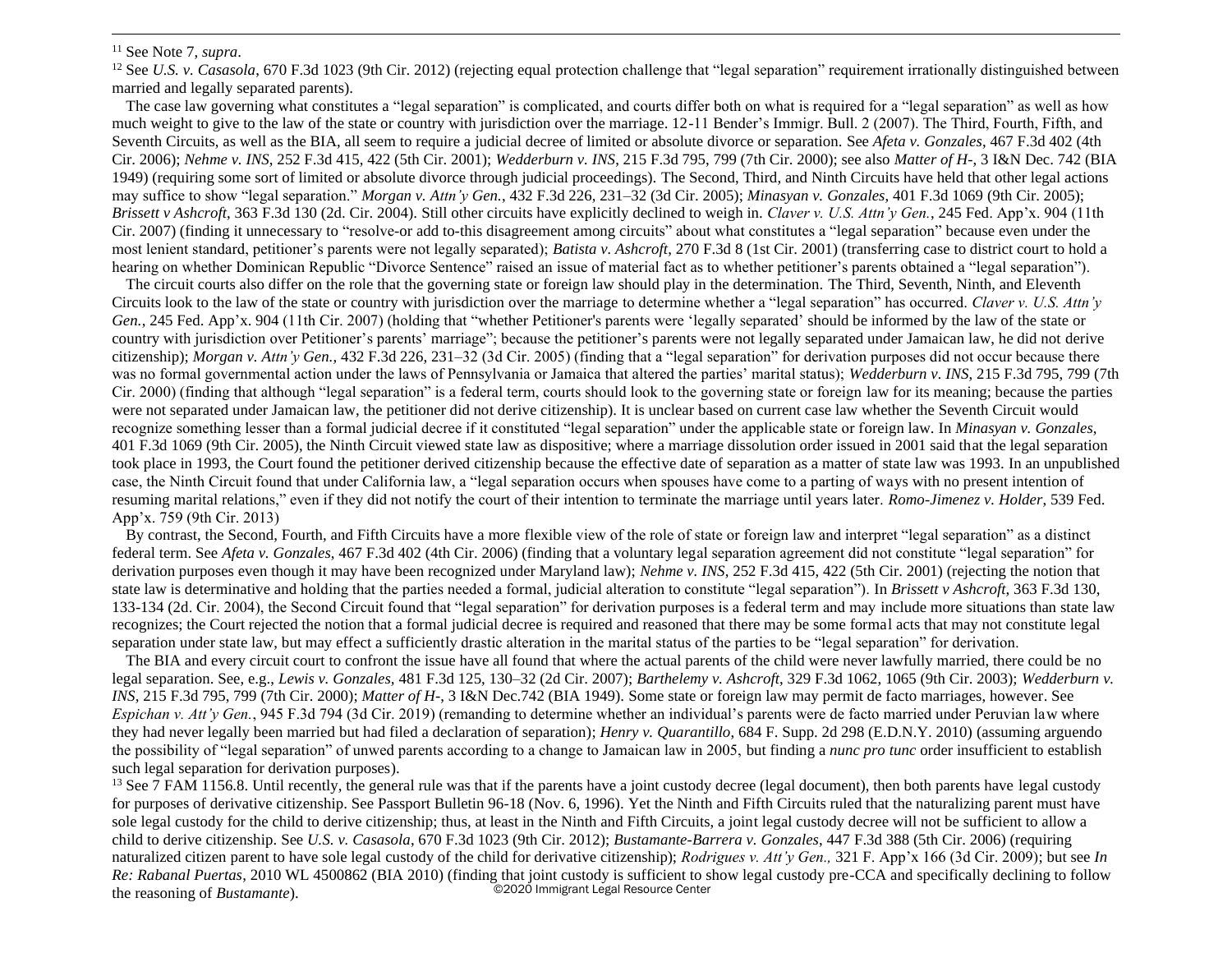Although the USCIS Policy Manual is silent on the subject, numerous authorities have found that in the absence of a state law or court adjudication determining legal custody, the parent having actual uncontested custody of the child is regarded as having the requisite legal custody for derivation purposes, provided the required "legal separation" of the parents has taken place. See *Kamara v. Lynch*, 786 F.3d 420 (5th Cir. 2015) (clarifying that in the absence of a custody order, "actual uncontested custody" is the standard across all circuits); *Matter of M-,* 3 I&N Dec. 850 (BIA 1950); INS Interpretations 320.1(a)(6); Passport Bulletin 96-18 (Nov. 6, 1996) (referencing Passport Bulletin 93-2 (Jan. 8, 1993)). The Fifth Circuit has held that a *nunc pro tunc* order retroactively awarding the naturalized parent custody is not sufficient to show legal custody for purposes of derivation. See *U.S. v. Esparza*, 678 F.3d 389 (5th Cir. 2012).

Where the actual parents of the child were never lawfully married, there can be no legal separation. See *In the Matter of H-*, 3 I&N Dec. 742 (BIA 1949); Note 12, *supra* Thus, children born out of wedlock cannot derive citizenship through a father's naturalization unless the father has legitimated the child, the child is in the father's legal custody, and the mother was either a citizen (by birth or naturalization) or the mother has died. For more on this topic, see Note 24, *infra*; *Bagot v. Ashcroft*, 398 F.3d 252 (3d Cir. 2005), *Nehme v. INS*, 252 F.3d 415 (5th Cir. 2001).

Citizenship derived through the mother by a child who was illegitimate at birth will not be lost due to a subsequent legitimation. See 7 Gordon, Mailman, and Yale-Loehr, *Immigration Law and Procedure,* § 98.03[4](e) (ed. 2015).

The Administrative Appeals Office (AAO) has found that a Rabbinical Court decree awarding custody of a child to the child's mother can establish that the mother had legal custody of the child for purposes of INA § 321. See *Matter of [redacted]*, A18 378 029 (AAO Sept. 27, 2010); see also 87 *Interpreter Releases* 2120 (Nov. 1, 2010).

<sup>14</sup> See Note 4, *supra*.

<sup>15</sup> See also Note 50, *infra*, for an argument that a U.S. national may derive without proving status as a lawful permanent resident.

<sup>16</sup> See INS Interpretations 320.1(c). See Note 6, *supra*, and *Tineo v. Att'y Gen.*, 937 F.3d 200 (3d Cir. 2019) (finding that former INA § 320's requirement that the father legitimate the child violated the Equal Protection Clause where it precluded an unwed U.S. citizen father from ever transmitting citizenship to his son). Note 24, *infra*, for an argument for why children born out of wedlock should still be able to derive if they are subsequently legitimated and are in the legal custody of the U.S. citizen parent after a legal separation.

<sup>17</sup> See INS Interpretations  $320.1(a)(6)$  (explaining that in the absence of a state law or court adjudication dealing with the issue of legal custody, the parent having actual uncontested custody of the child is regarded as having the requisite legal custody for derivation purposes, provided the required "legal separation" of the parents has taken place); *Matter of M-*, 3 I&N Dec. 850 (BIA 1950); see also Note 13, *supra*. The only way that an illegitimate child can derive citizenship through a father's naturalization is if 1) the father legitimates the child, 2) the child is in the father's legal custody, and 3) both parents naturalize (unless the mother is already a citizen, or the mother is dead). Under any other circumstances, an illegitimate child never derives from a father's naturalization. In 2015, the BIA found that a person born abroad to unmarried parents in a jurisdiction that has eliminated all legal distinctions between children based on the marital status of their parents or who has a residence or domicile in that jurisdiction is considered a legitimate "child" under INA § 101(c)(1). *Matter of Cross*, 26 I&N Dec. 485 (BIA 2015). The definition of a legitimate "child" under the Nationality Act of 1940, the law in effect from 1/13/41 to 12/23/52, is nearly identical to INA § 101(c)(1), and advocates should argue (when it would be beneficial) that this holding applies to the Nationality Act of 1940 as well.

<sup>18</sup> Although both USCIS and the State Department take the position that adopted children during this period could not derive citizenship, an argument can be made that children who were adopted before turning 16 and who were in the custody of the adopting parent(s) could derive citizenship. See Levy, *U.S. Citizenship and Naturalization* § 5:15 (ed. 2016–17).

<sup>19</sup> Traditionally, the view has been that as long as all the conditions in this section are met before the child's  $18<sup>th</sup>$  birthday, the child derived citizenship regardless of the order in which the events occurred. See Department of State Passport Bulletin 96-18, *New Interpretation of Claims to Citizenship Under Section 321(a) of the INA*, (Nov. 6, 1996); INS Interpretations 320.1(a)(1) ("The sequence in which these elements came into being was immaterial."); see also *Matter of Baires-Larios*, 24 I&N Dec. 467 (BIA 2008); *In re Fuentes-Martínez*, 21 I&N Dec. 893 (BIA 1997); USCIS, Adjudicators' Field Manual, ch. 71, § 71.1(d)(2) (Feb. 2008) ("Since the order in which the requirements [of former § 321(a)] were satisfied was not stated in the statute, as long as the applicant meets the requirement of the statute before age 18 the applicant derives U.S. citizenship."). But in *Jordon v. Att'y Gen.*, 424 F.3d 320 (3d Cir. 2005), the Third Circuit disagreed, finding that where the separation occurred after the parent naturalized, the child did not derive citizenship. The BIA has repeatedly criticized and declined to follow the Third Circuit, arguing that it did not matter whether the naturalized parent obtained legal custody of the child before or after naturalization, so long as the statutory requirements were satisfied before the child turned 18 years old. See *Matter of Douglas*, 26 I&N Dec. 197 (BIA 2013); *Matter of Baires-Larios*, 24 I&N Dec. 467 (BIA 2008). *Jordon* is only in effect in the Third Circuit. Levy, *U.S. Citizenship and Naturalization*, § 5:3 (ed. 2016–17). Although the order of the events does not matter outside of the Third Circuit, there still has to be a point in time before the child turns 18 when all of the requirements are satisfied. See *Joseph v. Holder*, 720 F.3d 228 (5th Cir. 2013) (finding that when a U.S. citizen mother was legally divorced and had sole custody, but withdrew her divorce decree before she naturalized, the child did not derive citizenship because at no point was the mother a citizen with sole custody of the child).

through other means. See, e.g., *Lopez Ramos v. Barr*, 942 F.3d 398 (*ming radional properties Fameral basis for former INA § 320 where a child can derive citizenship* <sup>20</sup> Courts have repeatedly upheld the requirement prior to the Child Citizenship Act that one parent must have naturalized, as opposed to obtained citizenship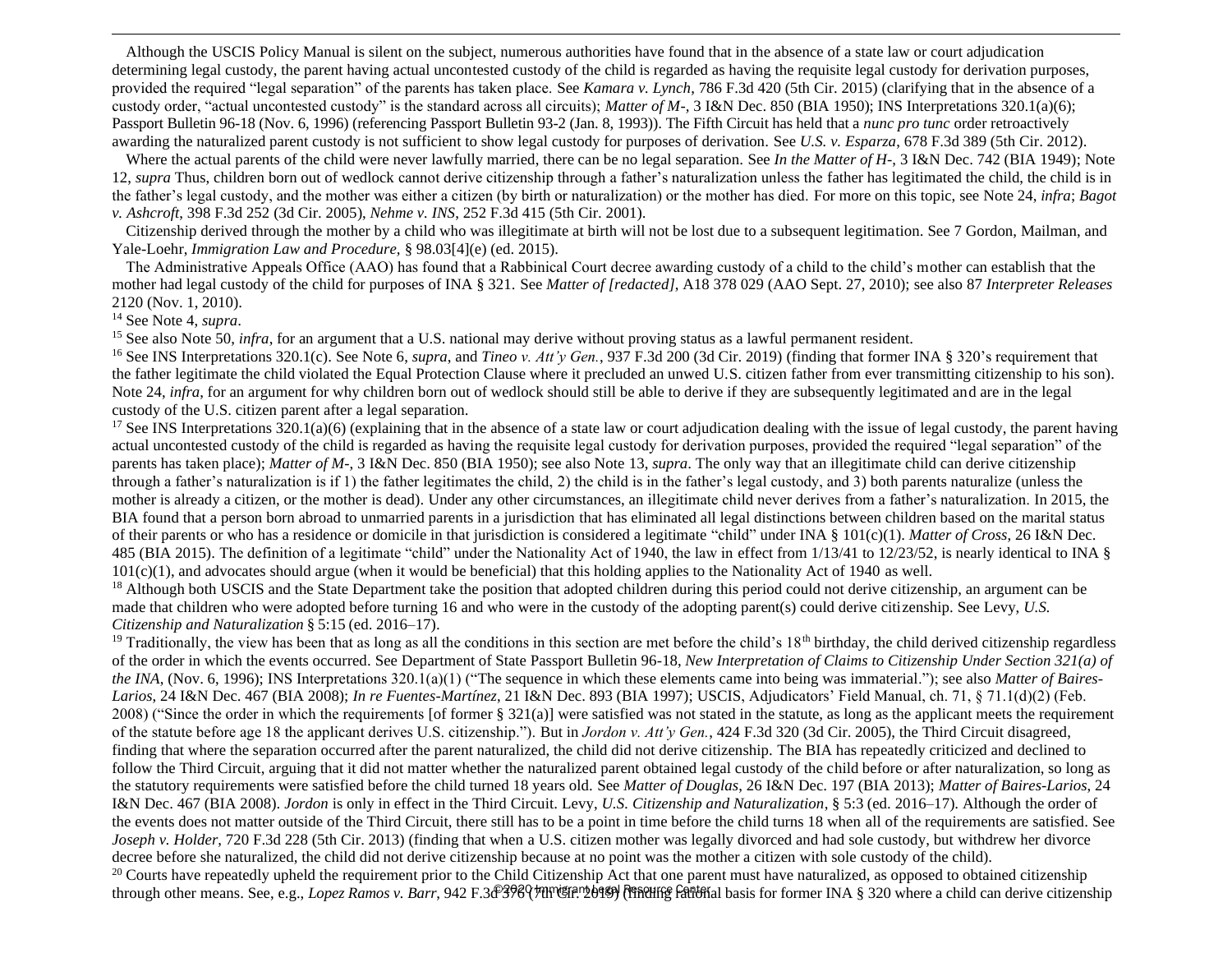when a parent naturalizes but not when the parent acquired citizenship at birth); *Colaianni v. INS*, 490 F.3d 185 (2d Cir. 2007) (finding rational basis for former INA § 321 where an adopted child can derive citizenship when a parent naturalizes but not when the parent was a native born U.S. citizen).

<sup>21</sup> See 7 FAM 1156.9 and 1156.10 for a general description of the law.

<sup>22</sup> See Note 12, *supra*.

<sup>23</sup> See Note 13, *supra*.

 $24$  The plain language of the statute provides two separate ways in which a child can derive citizenship: "The naturalization of the parent having legal custody of the child when there has been a legal separation of the parents OR the naturalization of the mother if the child was born out of wedlock and the paternity of the child has not been established by legitimation." Former INA § 321(a)(3) (emphasis added). The first clause is only for children where there has been a legal separation. The second clause is only for non-legitimated children (where there could not have been a legal separation because there was no marriage to begin with). It is the ILRC's position that the first clause applies BOTH to children born in wedlock, as well as to children born out of wedlock whose parents later married and subsequently separated. Under this interpretation, if a child was legitimated, she could only derive if both parents naturalize, or if only one parent naturalizes, the other parent must be a U.S. citizen at the time of the child's birth and remain a U.S. citizen, be deceased, or the parents must be legally separated and the naturalizing parent must have custody. We are unaware of any agency guidance on point, but this interpretation seems consistent with the plain language of INA § 321(a)(3) and the USCIS policy manual, see 12 USCIS-PM H.4 (stating that a child derives simply if "one parent naturalizes who has legal custody of the child if there is a legal separation of the parents"). The Administrative Appeals Office (AAO) has issued contradictory unpublished opinions on the issue. See *In Re [Redacted]*, (AAO May 6, 2013) (analyzing whether individual derived citizenship when he was born out of wedlock and his parents later married and then divorced; *In re [Redacted]*, (AAO May 21, 2007) (same); but see *In re [Redacted]*, (AAO Jan. 21, 2010) (finding that the individual could not derive through his father because he was born out of wedlock, even though his parents later married and then divorced). In *Lewis v. Gonzales*, 481 F.3d 125 (2d Cir. 2007), the Second Circuit found that an individual did not derive through his father when there was no legal separation, but then went on to surmise that it would not have been possible even if the parents had married because the only way a child born out of wedlock could derive would be through his mother. ILRC urges practitioners in the Second Circuit to argue that this language is dicta and that the plain language of the statute and unpublished AAO cases provide that children born out of wedlock can derive if their parents subsequently married and later divorced, and they are living in the legal custody of the U.S. citizen parent. See also Note 6, *supra*, and *Tineo v. Att'y Gen.*, 937 F.3d 200 (3d Cir. 2019) (finding that former INA § 320's requirement that the father legitimate the child violated the Equal Protection Clause where it precluded an unwed U.S. citizen father from ever transmitting citizenship to his son).

<sup>25</sup> In order for child born out of wedlock to derive citizenship through her mother she must not have been legitimated prior to deriving citizenship. See INA  $\S$  $321(a)(3)$ , as amended by Pub. L. No. 95-417. If a child was legitimated, she can only derive if both parents naturalize, or if only one parent naturalizes, the other parent must be a U.S. citizen at the time of the child's birth and remain a U.S. citizen, be deceased, or the parents must be legally separated and the naturalizing parent must have custody. See Note 17, *supra*. Courts have generally rejected equal protection challenges to this requirement. *United States v. Mayea-Pulido*, 946 F.3d 1055 (9th Cir. 2020) (upholding as rational the requirement that both parents have to be U.S. citizens for a child to derive when the parents are married, but only one parent has to be a U.S. citizen for a child born out of wedlock); *Roy v. Barr*, 960 F.3d 1175 (9th Cir. 2020) (holding that the fact that a child can derive when born to a U.S. citizen mother and not legitimated by the father, but not when born to a U.S. citizen father where the mother relinquished parental rights, does not violate equal protection because the two groups are not similarly situated); *Pierre v. Holder*, 738 F.3d 39 (2d Cir. 2013) (upholding as rational the requirement that a child can derive through one parent when the parents had married and then legally separated, but not when the parents had not married so could not legally separate); *Barthelemy v. Ashcroft*, 329 F.3d 1062 (9th Cir. 2003) (same); *but see Tineo v. Att'y Gen.*, 937 F.3d 200 (3d Cir. 2019) (finding that former INA § 320's requirement that the father legitimate the child violated the Equal Protection Clause where it precluded an unwed U.S. citizen father from ever transmitting citizenship to his son). The Fifth Circuit held that a child was "legitimated" under Mexican law when his father "acknowledged" him by placing his name on the child's birth certificate. *Iracheta v. Holder*, 730 F.3d 419 (5th Cir. 2013) (reversing more than three decades of previous interpretation of Mexican requirements). In *Tavares v. AG*, 398 Fed. App'x 773 (3d Cir. 2010), the Third Circuit found that the applicant derived citizenship from his mother because he was not legitimated by his father under either Massachusetts or Cape Verde law. If the father legitimated the child before derivation, then both parents must naturalize in order for the child to qualify unless the mother is a U.S. citizen or is deceased. See INA  $\S 321(a)(1)$  as amended by Pub. L. No. 95-417. If legitimation occurs after the child has derived citizenship, the child remains a U.S. citizen even if the father did not naturalize. See 7 Gordon, Mailman, and Yale-Loehr, *Immigration Law and Procedure*, § 98.03[4](e). The BIA held in *Matter of Cross*, 26 I&N Dec. 485 (BIA 2015), that although Jamaican law has eliminated any difference between the rights of children born in and out of wedlock, and thus all children born out of wedlock are considered "legitimate" for purposes of being a "child" in INA § 101(b)(1) and § (c)(1), "legitimation" for purposes of former INA § 321(a)(3) is defined differently. Because Jamaican law nonetheless provides a way to legitimate a child, a child will not be considered "legitimate" for former INA  $\S 321(a)(3)$  absent an affirmative act by the parent. *Id*. It is unclear how this interpretation of former INA § 321(a)(3) will apply in jurisdictions that have eliminated all legal distinctions between children born in and out of wedlock where there is no way to legitimate the child.

©2020 Immigrant Legal Resource Center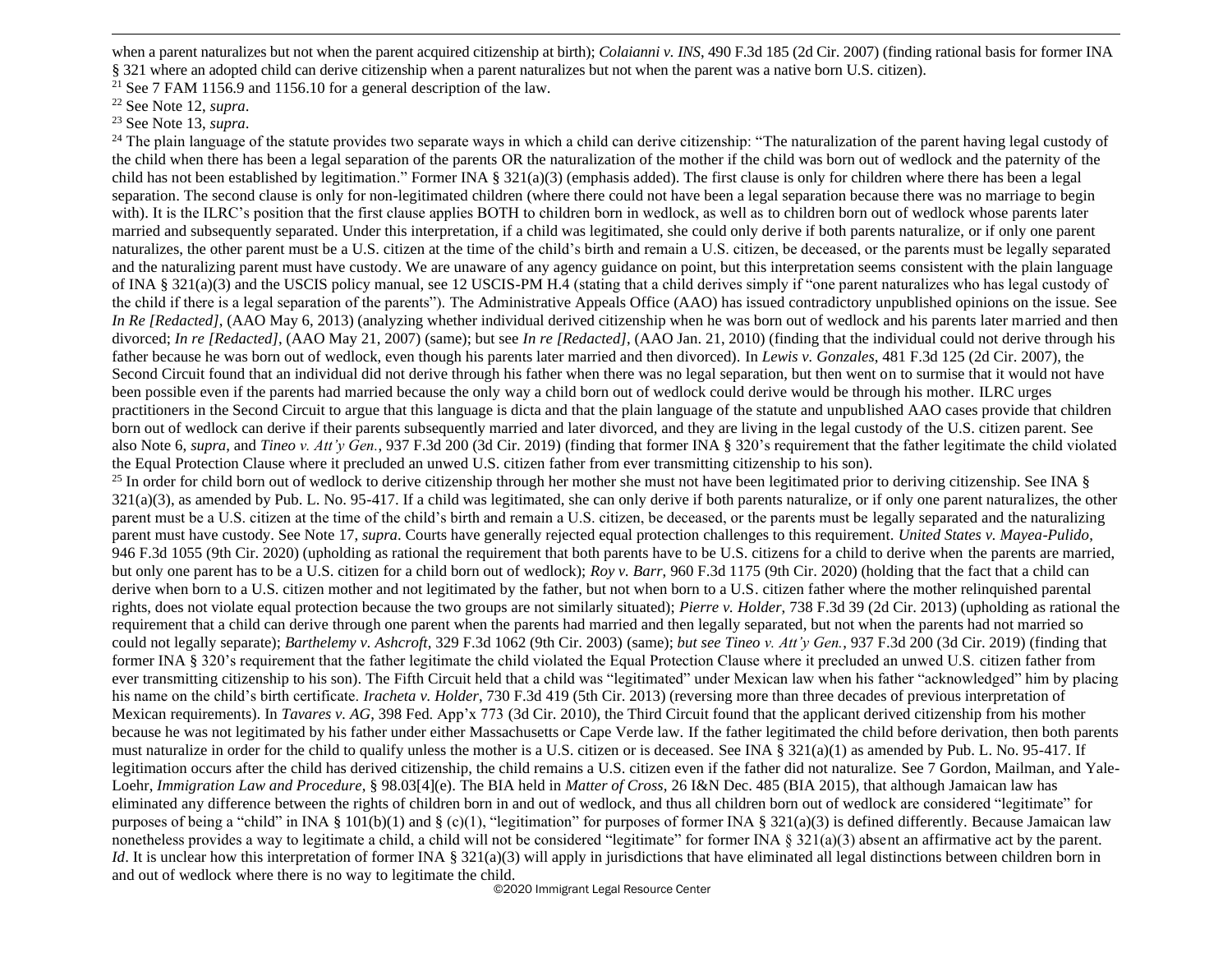<sup>26</sup> The 1952–1978 law required the naturalization of the parent(s) prior to the child's 16<sup>th</sup> birthday. The 1978 law requiring the naturalization of the parent(s) prior to the 18th birthday is retroactively applied to 12/24/52. See *In re Fuentes-Martínez*, 21 I&N Dec. 893 (BIA 1997) (citing Passport Bulletin 96-18). <sup>27</sup> See Note 4, *supra*.

<sup>28</sup> There is currently a circuit split on whether INA § 321(a)(5)'s requirement that a child "reside permanently" in the United States means that the child must be a lawful permanent resident. The Ninth Circuit, the Eleventh Circuit, and the BIA have all held that this language requires the child to have become a lawful permanent resident before she turned 18 in order to obtain derivative citizenship. See *Romero-Ruiz v. Mukasey*, 538 F.3d 1057 (9th Cir. 2008); *U.S. v. Forey-Quintero*, 626 F.3d 1323 (11th Cir. 2010); *Matter of Nwozuzu*, 24 I&N Dec. 609 (BIA 2008). But the Second Circuit reversed *Nwozuzu*, holding that a child may derive citizenship if both parents naturalized while the child was still under 18 years old and was unmarried *even if the child was not a lawful permanent resident*. The Second Circuit found that "reside permanently" could include "something lesser." *Nwozuzu v. Holder*, 726 F.3d 323 (2d Cir. 2013); see also *Thomas v. Lynch*, 828 F.3d 11 (1st Cir. 2016) (discussing the issue without deciding, finding that the non-LPR client before the court had not shown that he had begun to "reside permanently" even if it were interpreted to include something other than lawful permanent residence); *United States v. Juarez*, 672 F.3d 381 (5th Cir. 2012) (declining to interpret "reside permanently" but recognizing multiple interpretations). See also Note 50, *infra*, for an argument that a U.S. national may derive without proving status as a lawful permanent resident.

<sup>29</sup> See INA §  $101(c)(1)$ .

<sup>30</sup> See Note 18, *supra*. In *Martinez-Madera v. Holder*, 559 F.3d 937 (9th Cir. 2009), the Ninth Circuit held that an individual could not derive U.S. citizenship from his stepfather by virtue of the state's legitimation statute.

<sup>31</sup> "Death" includes "brain death" but not comas or persistent vegetative states. See *Ayton v. Holder*, 686 F.3d 331 (5th Cir. 2012).

<sup>32</sup> See Note 12, *supra*.

<sup>33</sup> See Note 13, *supra*.

<sup>34</sup> See Note 24, *supra*; see also Note 6, *supra*, and *Tineo v. Att'y Gen.*, 937 F.3d 200 (3d Cir. 2019) (finding that former INA § 320's requirement that the father legitimate the child violated the Equal Protection Clause where it precluded an unwed U.S. citizen father from ever transmitting citizenship to his son). <sup>35</sup> See Notes 16, 25 *supra*.

<sup>36</sup> See Note 26, *supra*; see also 7 FAM 1156.11 (Foreign Affairs Manual) for a general description of the law.

<sup>37</sup> See Note 28, *supra*.

<sup>38</sup> See Note 29, *supra*.

 $39$  Adopted children must be residing in the U.S. pursuant to a lawful admission for permanent residence at the time of the adoptive parent(s)' naturalization. See the Act of October 5, 1978, Pub. L. 95-417, § 5; Passport Bulletin 96-18. Thus, in derivation cases for adopted children, the sequence of events can be important. See *Smart v. Ashcroft*, 401 F.3d 119 (2d Cir. 2005). This is different than the practice in derivation cases for biological children. See Note 19, *supra*.

<sup>40</sup> The 1978 amendment provided adopted children the opportunity to derive citizenship when they met the above criteria and were in the "custody" of the adoptive parent. In other amendments, Congress has specified whether the custody had to be legal, physical, or both. Given that Congress did not specify here whether legal custody or physical custody is required, advocates should argue that either should suffice. How "custody" is defined in this context will likely only come up where the adoptive parents are legally separated, or where the child has been living with someone other than the parents.

<sup>41</sup> Between 10/5/78 and 12/29/81, adopted children could only derive citizenship if the adoption occurred before the child turned 16. See 12 USCIS-PM H(4)(C) n.10; INS Interp. 320.1(d)(2).

<sup>42</sup> See *Matter of Guzman-Gomez*, 24 I&N Dec. 824 (BIA 2009) (holding that a child born outside the United States cannot obtain derivative citizenship by virtue of her relationship to a nonadoptive stepparent).

<sup>43</sup> People born between  $2/27/83$  and  $2/26/01$  may derive citizenship by satisfying the requirements of either this row or the " $10/5/78$  to  $2/26/01$ " row. Note that the law is not retroactive, so individuals who are 18 years or older on February 27, 2001 do not qualify for citizenship under this law. See *Matter of Rodriguez-Tejedor*, 23 I&N Dec. 153 (BIA 2001).

<sup>44</sup> INA § 320 as amended by the Child Citizenship Act of 2000.

<sup>45</sup> See USCIS, *Eligibility of Children Born out of Wedlock for Derivative Citizenship* (Sept. 26, 2003). The memo mentions only that naturalized mothers can confer citizenship upon their not yet legitimated children born out of wedlock under INA § 320. ILRC assumes that mothers who are U.S. citizens by other means also can confer citizenship under INA § 320 to such children.

where legal distinctions remain, the legitimation requirement  $R^2d^2h$  metal for two reasons. First, the legitimation must take place before the child turns 16. Once <sup>46</sup> The text of INA § 320 as amended by the Child Citizenship Act of 2000 does not mention illegitimacy, but INA § 101(c)(1) excludes illegitimate children from the definition of "child," unless legitimated by the father under either the law of the child's domicile or the law of the father's domicile. A person born abroad to unmarried parents in a jurisdiction that has eliminated all legal distinctions between children based on the marital status of their parents or has a residence or domicile in that jurisdiction is considered a legitimate "child" under INA § 101(c)(1). *Matter of Cross*, 26 I&N Dec. 485 (BIA 2015). In jurisdictions